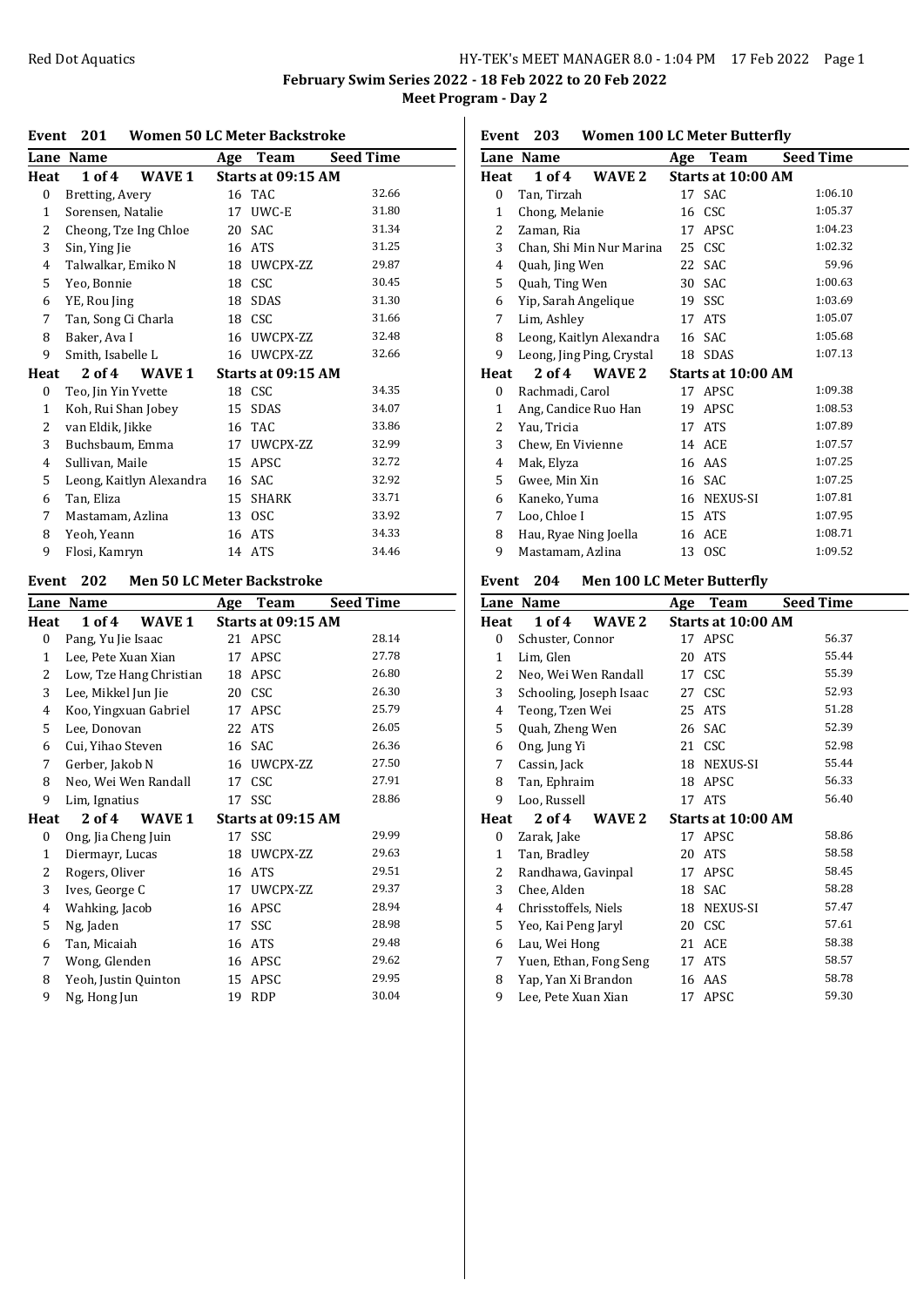## Red Dot Aquatics **EXECUTE:** HY-TEK's MEET MANAGER 8.0 - 1:04 PM 17 Feb 2022 Page 2

**Event 207 Women 200 LC Meter Breaststroke**

**February Swim Series 2022 - 18 Feb 2022 to 20 Feb 2022 Meet Program - Day 2**

### **Event 205 Women 200 LC Meter Freestyle**

|                | Lane Name                       | Age | Team               | <b>Seed Time</b> |
|----------------|---------------------------------|-----|--------------------|------------------|
| Heat           | $1$ of $4$<br>WAVE <sub>3</sub> |     | Starts at 11:10 AM |                  |
| 0              | Zuidhoff, Noor S                |     | 18 UWCPX-ZZ        | 2:12.31          |
| $\mathbf{1}$   | Yee, In Yi Avril                | 17  | <b>OSC</b>         | 2:11.84          |
| 2              | Martin, Nea                     | 16  | UWC-E              | 2:11.00          |
| 3              | Ling, Sze Yi Trina              | 17  | AMSC               | 2:09.47          |
| 4              | Quah, Jing Wen                  | 22  | <b>SAC</b>         | 2:01.72          |
| 5              | Lim, Ashley                     | 17  | <b>ATS</b>         | 2:04.85          |
| 6              | Ong, Naomi                      | 16  | SSC                | 2:09.81          |
| 7              | Mak, Elyza                      |     | 16 AAS             | 2:11.32          |
| 8              | Lee, Xin Ru Charmaine           | 19  | SDAS               | 2:12.12          |
| 9              | Lim, Wan Ting                   |     | 16 SAC             | 2:14.02          |
| Heat           | 2 of 4<br>WAVE 3                |     | Starts at 11:10 AM |                  |
| 0              | Tay, Wei Hui Rachael            |     | 17 SAC             | 2:17.27          |
| $\mathbf{1}$   | Ring, Nathalie                  | 13  | <b>ATS</b>         | 2:16.30          |
| 2              | Leong, Jing Ping, Crystal       | 18  | SDAS               | 2:16.10          |
| 3              | Poh, Wen Ee                     | 17  | <b>CSC</b>         | 2:15.90          |
| $\overline{4}$ | Lee, Pei Ee Chevonne            | 21  | SDAS               | 2:15.50          |
| 5              | Tan, Tirzah                     | 17  | SAC                | 2:15.58          |
| 6              | Lopin, Maia                     | 16  | UWC-E              | 2:16.05          |
| 7              | Lee, Jeriel                     | 13  | SSC                | 2:16.30          |
| 8              | Har, Mint                       | 14  | <b>SAC</b>         | 2:17.08          |
| 9              | Chua, Xin Ting, Claire          |     | 15 SDAS            | 2:17.42          |

### **Event 206 Men 200 LC Meter Freestyle**

|                | Lane Name               | Age | Team               | Seed Time |
|----------------|-------------------------|-----|--------------------|-----------|
| Heat           | $1$ of $4$<br>WAVE 3    |     | Starts at 11:10 AM |           |
| $\bf{0}$       | Lium, Jerald            |     | 18 AMSC            | 1:54.92   |
| 1              | Cassin, Jack            | 18  | NEXUS-SI           | 1:51.83   |
| 2              | Pang, Sheng Jun         | 30  | <b>ATS</b>         | 1:51.29   |
| 3              | Azman, Ardi             | 19  | AAS                | 1:50.07   |
| 4              | Quah, Zheng Wen         | 26  | SAC                | 1:48.71   |
| 5              | Lim, Glen               | 20  | <b>ATS</b>         | 1:48.89   |
| 6              | Tan, Jonathan           | 20  | <b>ATS</b>         | 1:50.17   |
| 7              | Ang, Li Mitchell        | 19  | AMSC               | 1:51.77   |
| 8              | Schooling, Joseph Isaac |     | 27 CSC             | 1:52.58   |
| 9              | Chrisstoffels, Niels    | 18  | NEXUS-SI           | 1:55.41   |
| Heat           | $2$ of $4$<br>WAVE 3    |     | Starts at 11:10 AM |           |
| 0              | Chiam, Cohen Barron     |     | 16 SAC             | 1:59.02   |
| 1              | Tan, Jon Heng Sheldon   | 17  | <b>ATS</b>         | 1:58.69   |
| 2              | Chee, Alden             | 18  | <b>SAC</b>         | 1:57.72   |
| 3              | Tan, Ephraim            | 18  | APSC               | 1:56.61   |
| $\overline{4}$ | Tan, Luke               | 20  | <b>ESC</b>         | 1:55.76   |
| 5              | Schuster, Connor        | 17  | <b>APSC</b>        | 1:56.20   |
| 6              | Schlicht, Nathan        | 18  | <b>ATS</b>         | 1:57.15   |
| 7              | Lim, Marc               | 16  | <b>ATS</b>         | 1:58.47   |
| 8              | Makela, Rasmus P        | 18  | UWC-E              | 1:58.93   |
| 9              | Schmidt, Emil           | 16  | <b>NEXUS-SI</b>    | 1:59.99   |
|                |                         |     |                    |           |

|      | Lane Name           | Age | Team               | Seed Time |
|------|---------------------|-----|--------------------|-----------|
| Heat | 1 of 4<br>WAVE 4    |     | Starts at 12:20 PM |           |
| 0    | Chew, En Vivienne   |     | 14 ACE             | 2:46.86   |
| 1    | Koh, Kai Llin       |     | 15 AMSC            | 2:45.89   |
| 2    | Ng, Xin Li Amanda   |     | 15 CSC             | 2:45.18   |
| 3    | Zaman, Ria          | 17  | APSC               | 2:39.29   |
| 4    | Gray, Lucie         | 20  | APSC               | 2:37.73   |
| 5    | Soosai, Alicia L    | 19  | SSC                | 2:38.95   |
| 6    | Chong, Melanie      |     | 16 CSC             | 2:41.20   |
| 7    | Low, Grace-Marie    |     | 19 CSC             | 2:45.39   |
| 8    | Izam, Zahra         |     | 13 ESC             | 2:45.99   |
| 9    | Loo, Chloe I        |     | 15 ATS             | 2:48.92   |
| Heat | 2 of 4<br>WAVE 4    |     | Starts at 12:20 PM |           |
| 0    | Ong, Qian Yi Ricole |     | 16 CSC             | 2:54.83   |
| 1    | Goh, Jesslyn        |     | 15 SAC             | 2:53.45   |
| 2    | Lim, Yue Lee Caryl  |     | 15 SSC             | 2:53.09   |
| 3    | Low, Marianne       |     | 17 CSC             | 2:51.81   |
| 4    | Mayuzumi, Julia     |     | 19 TAC             | 2:49.12   |
| 5    | Sam, Sophia         | 15  | ATS                | 2:49.17   |
| 6    | Koh, Kar Xuan Kayla |     | 14 APSC            | 2:52.87   |

# **Event 208 Men 200 LC Meter Breaststroke**

9 NG, Xin Hui

7 Yeu, Madelyn S 14 UWCPX-ZZ 2:53.43 8 Ko, Xuan Ting Jade 14 SSC 2:53.80<br>
9 NG, Xin Hui 13 PSC-ZZ 2:56.64

|                  | Lane Name               | Age | Team               | <b>Seed Time</b> |
|------------------|-------------------------|-----|--------------------|------------------|
| Heat             | $1$ of $4$<br>WAVE 4    |     | Starts at 12:20 PM |                  |
| $\boldsymbol{0}$ | Oh, Rui Zhi Ritchie     |     | 20 APSC            | 2:26.53          |
| 1                | Ko, Qi Hao Jayden       |     | 16 SSC             | 2:24.65          |
| 2                | Goh, Lachlan            |     | 16 ATS             | 2:23.79          |
| 3                | Ong, Yi Hao Terence     |     | 18 APSC            | 2:21.14          |
| 4                | Ang, Wei Maximillian    |     | 21 AMSC            | 2:12.49          |
| 5                | Ong, Wei Ern Jordan     |     | 17 ACE             | 2:19.61          |
| 6                | Lin, Hayden             |     | 17 ATS             | 2:21.56          |
| 7                | Yoong, Jia Zhong Jadon  |     | 17 SAC             | 2:24.21          |
| 8                | Choo, Marcus Zhengxiang | 15  | APSC               | 2:26.23          |
| 9                | Lim, Yong-Jie Joshua    |     | 17 CSC             | 2:27.17          |
| Heat             | 2 of 4<br>WAVE 4        |     | Starts at 12:20 PM |                  |
| $\bf{0}$         | Tan, Benjamin           |     | 13 CSC             | 2:41.04          |
| 1                | Adeney, Michael         |     | 19 NEXUS-SI        | 2:40.19          |
| 2                | Ho, Chong yan           | 14  | ATS                | 2:36.05          |
| 3                | Tay, Ethan              |     | 15 CSC             | 2:33.28          |
| 4                | Cheng, Reagan           |     | 14 CSC             | 2:28.00          |
| 5                | Chua, Tristan           | 15  | <b>ATS</b>         | 2:30.40          |
| 6                | Martynyuk, Ivan         | 15  | APSC               | 2:33.92          |
| 7                | Wilks, Lachlin          |     | 15 NEXUS-SI        | 2:39.36          |
| 8                | Liaw, Davian            | 13  | ATS                | 2:40.70          |
| 9                | Tan, Jon En Sergio      |     | 16 ATS             | 2:42.51          |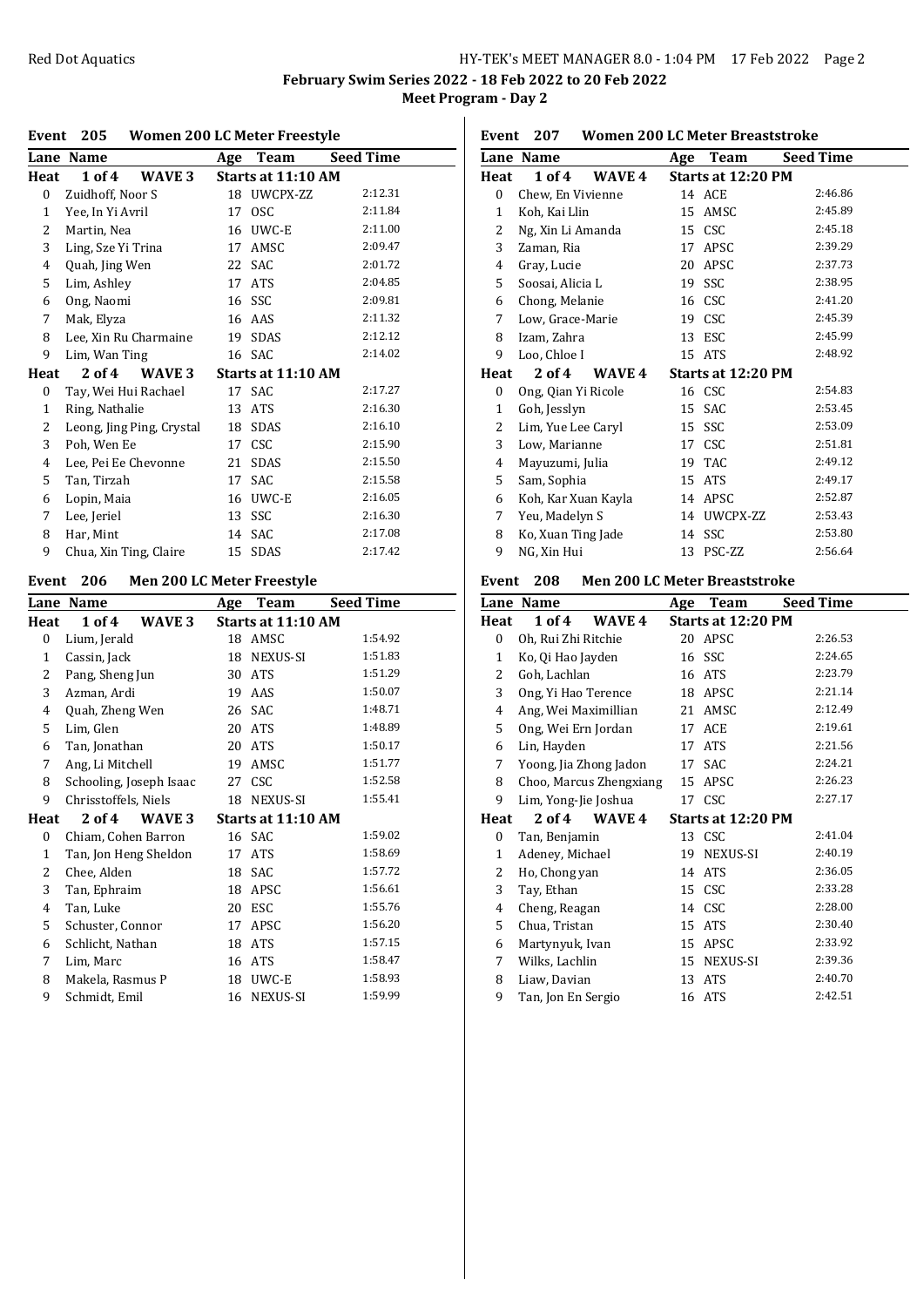**February Swim Series 2022 - 18 Feb 2022 to 20 Feb 2022 Meet Program - Day 2**

#### **Event 201 Women 50 LC Meter Backstroke**

| Lane         | <b>Name</b>           |        | Age | Team                     | <b>Seed Time</b> |
|--------------|-----------------------|--------|-----|--------------------------|------------------|
| Heat         | 3 of 4                | WAVE 5 |     | Starts at 1:20 PM        |                  |
| $\mathbf{0}$ | Ng, Charlotte         |        |     | 14 SAC                   | 35.33            |
| 1            | Lee, Jeriel           |        | 13  | SSC                      | 35.10            |
| 2            | Harger, Allison       |        | 14  | UWC-E                    | 34.81            |
| 3            | Kaneko, Yuma          |        |     | 16 NEXUS-SI              | 34.65            |
| 4            | Ona, Kate             |        |     | 14 CSC                   | 34.52            |
| 5            | Albury, Holly         |        | 17  | <b>SHARK</b>             | 34.63            |
| 6            | Chang, Catherine      |        |     | 14 ATS                   | 34.69            |
| 7            | Sim, Zhi Qi Victoria  |        |     | 13 APSC                  | 34.85            |
| 8            | Bevan, Annabel        |        |     | 14 NEXUS-SI              | 35.32            |
| 9            | Tan, Su Yi Kaitlyn    |        |     | 16 SAC                   | 35.38            |
| Heat         | 4 of 4                | WAVE 5 |     | <b>Starts at 1:20 PM</b> |                  |
| 2            | Teo, Jing Wen Heather |        |     | 13 APSC                  | 35.83            |
| 3            | Vanderjagt, Emma      |        | 18  | CIS-ZZ                   | 35.55            |
| 4            | HO, Zi Rui Lauren     |        | 13  | SAC                      | 35.46            |
| 5            | Hare, Lily            |        |     | 16 SAC                   | 35.54            |
| 6            | Koh, Victoria         |        | 14  | APSC                     | 35.60            |
| 7            | Bhatnagar, Jiya       |        |     | 16 UWC-E                 | 35.85            |
|              |                       |        |     |                          |                  |

### **Event 202 Men 50 LC Meter Backstroke**

|      | <b>Lane Name</b>            | <b>Seed Time</b><br>Team<br>Age |
|------|-----------------------------|---------------------------------|
| Heat | 3 of 4<br>WAVE <sub>5</sub> | Starts at 1:20 PM               |
| 0    | Lin, Boyu                   | 30.94<br>16 ATS                 |
| 1    | Lee, Xing Hong Julian       | 30.68<br>14 APSC                |
| 2    | Kefford, Daniel             | 30.55<br>16 ATS                 |
| 3    | Yeo, Kai Hsuen              | 30.40<br>15 CSC                 |
| 4    | Pang, Jacob Yu Jia          | 30.21<br>16 APSC                |
| 5    | Kefford, Joshua             | 30.24<br><b>SHARK</b><br>18     |
| 6    | Zarak, Jake                 | 30.52<br>APSC<br>17             |
| 7    | Wong, Jeng Ian              | 30.61<br>15 CSC                 |
| 8    | Seah, Johnavan              | 30.87<br>15 ATS                 |
| 9    | Yuen, Ethan, Fong Seng      | 30.96<br>17 ATS                 |
| Heat | 4 of 4<br>WAVE 5            | Starts at 1:20 PM               |
| 3    | Mertens, Maximilian         | 31.46<br>15 APSC                |
| 4    | Teoh, Hong Yi Daniel        | 31.11<br>SAC<br>15              |
| 5    | Koh, Berton                 | 31.21<br>15 SAC                 |

## **Event 203 Women 100 LC Meter Butterfly**

|      | <b>Lane Name</b>     | <b>Team</b><br>Age       | <b>Seed Time</b> |
|------|----------------------|--------------------------|------------------|
| Heat | WAVE 6<br>3 of 4     | <b>Starts at 2:20 PM</b> |                  |
| 0    | Gray, Lucie          | 20 APSC                  | 1:11.60          |
| 1    | Yang, Seira          | 14 APSC                  | 1:11.01          |
| 2    | Ng, Daphne           | 17 SAC                   | 1:10.27          |
| 3    | Goh, Muse            | 14 ATS                   | 1:10.02          |
| 4    | Vosshage, Kartini    | UWCPX-ZZ<br>19           | 1:09.61          |
| 5    | Taguchi, Julia Chiyo | 13 SSC                   | 1:09.88          |
| 6    | Ngoi, Emily Seok Yen | 15 ATS                   | 1:10.21          |
| 7    | YE, Qin Wen          | 14 SAC                   | 1:10.97          |
| 8    | Chang, Catherine     | 14 ATS                   | 1:11.23          |
| 9    | Ng. Charlotte        | 14 SAC                   | 1:11.96          |

## **Heat 4 of 4 WAVE 6 Starts at 2:20 PM**

| $\Omega$ | Koh, Rui Shan Jobey    |    | 15 SDAS     | 1:13.22 |
|----------|------------------------|----|-------------|---------|
| 1        | Some, Xuan Hui Lynette |    | 15 CSC      | 1:13.04 |
| 2        | Deelchand, Dominique F |    | 17 CIS-ZZ   | 1:12.50 |
| 3        | Chowdhury, Inara S     |    | 16 UWCPX-ZZ | 1:12.28 |
| 4        | Flosi, Kamryn          |    | 14 ATS      | 1:12.08 |
| 5        | Izam, Zahra            | 13 | ESC.        | 1:12.22 |
| 6        | Teo, Jing Wen Heather  |    | 13 APSC     | 1:12.30 |
| 7        | Low, Zi Qi Manda       | 15 | CSC         | 1:12.60 |
| 8        | Low, Yin-Rae           | 14 | CSC.        | 1:13.10 |
|          |                        |    |             |         |

## **Event 204 Men 100 LC Meter Butterfly**

|                     |           |                                                                                | <b>Seed Time</b>                                                                                                                                                   |
|---------------------|-----------|--------------------------------------------------------------------------------|--------------------------------------------------------------------------------------------------------------------------------------------------------------------|
| 3 of 4              |           |                                                                                |                                                                                                                                                                    |
| Seah, Lucas         |           |                                                                                | 1:01.31                                                                                                                                                            |
| Ng, Bryan Kuan Eng  |           | SAC                                                                            | 1:01.16                                                                                                                                                            |
| Pang, Yu Jie Isaac  |           | APSC                                                                           | 1:00.67                                                                                                                                                            |
| Ng, Jaden           |           |                                                                                | 1:00.22                                                                                                                                                            |
| Lim, Marc           |           |                                                                                | 59.72                                                                                                                                                              |
| Yong, Keane         | 17        | <b>ATS</b>                                                                     | 1:00.02                                                                                                                                                            |
|                     | 18        | ESC                                                                            | 1:00.25                                                                                                                                                            |
| Lim, Joshua         | 17        | SAC                                                                            | 1:00.82                                                                                                                                                            |
| Yin, Joshua Hao Zhe |           |                                                                                | 1:01.16                                                                                                                                                            |
| Goh, Lachlan        |           |                                                                                | 1:01.38                                                                                                                                                            |
| 4 of 4              |           |                                                                                |                                                                                                                                                                    |
| Lim, Tz-Rei Marcus  |           |                                                                                | 1:02.78                                                                                                                                                            |
| Ghannam, Karl       | 16        | UWC-E                                                                          | 1:02.37                                                                                                                                                            |
| YU, Lennon          | 16        | <b>SDAS</b>                                                                    | 1:01.91                                                                                                                                                            |
| Wilks, Lachlin      | 15        |                                                                                | 1:01.43                                                                                                                                                            |
| Mori, Taichi        | 15        |                                                                                | 1:01.85                                                                                                                                                            |
|                     |           |                                                                                | 1:02.31                                                                                                                                                            |
| Lee, Kang YU Ted    |           |                                                                                | 1:02.71                                                                                                                                                            |
|                     | Lane Name | Age<br>WAVE 6<br>21<br>Lai, Malcolm Cheng Han<br>WAVE 6<br>Koh, Wen Kang Aidan | Team<br><b>Starts at 2:20 PM</b><br>16 APSC<br>18<br>17 SSC<br>16 ATS<br>15 PSC-ZZ<br>16 ATS<br>Starts at 2:20 PM<br>16 SSC<br>NEXUS-SI<br>ATS<br>14 OSC<br>17 SSC |

## **Event 205 Women 200 LC Meter Freestyle**

|      | Lane Name              |        | Age | Team                     | <b>Seed Time</b> |
|------|------------------------|--------|-----|--------------------------|------------------|
| Heat | 3 of 4                 | WAVE 7 |     | <b>Starts at 3:20 PM</b> |                  |
| 0    | Lee, Xuan Ying         |        |     | 14 ACE                   | 2:22.49          |
| 1    | Yang, Seira            |        |     | 14 APSC                  | 2:21.78          |
| 2    | Some, Xuan Hui Lynette |        |     | 15 CSC                   | 2:19.22          |
| 3    | Yue, Shanice Joy       |        |     | 16 ATS                   | 2:19.02          |
| 4    | Albury, Zoe            |        |     | 18 NEXUS-SI              | 2:17.81          |
| 5    | Crow, Stella           |        |     | 15 TTS                   | 2:18.21          |
| 6    | Ng, Daphne             |        |     | 17 SAC                   | 2:19.06          |
| 7    | Bretting, Avery        |        |     | 16 TAC                   | 2:19.55          |
| 8    | Sullivan, Maile        |        |     | 15 APSC                  | 2:22.31          |
| 9    | Tan, Eliza             |        |     | 15 SHARK                 | 2:22.51          |
| Heat | 4 of 4                 | WAVE 7 |     | Starts at 3:20 PM        |                  |
| 3    | Ong, Jing Qi R'Yen     |        |     | 15 CSC                   | 2:23.16          |
| 4    | Ho, Xin En Klaire      |        |     | 15 SAC                   | 2:23.09          |
| 5    | Xu, Inga               |        |     | 13 NEXUS-SI              | 2:23.09          |
| 6    | HO, Zi Rui Lauren      |        |     | 13 SAC                   | 2:23.71          |